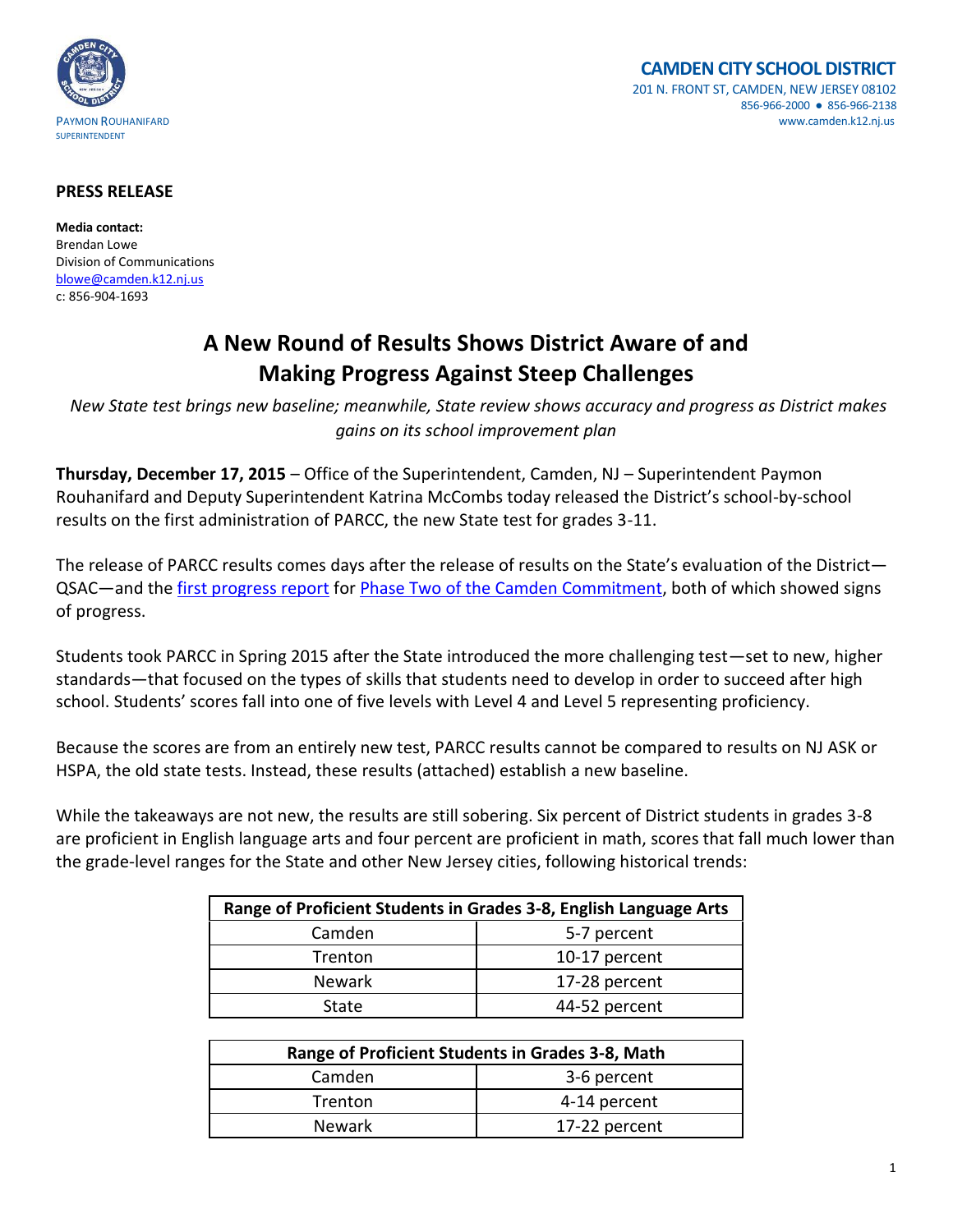| 24-45 percent |
|---------------|
|               |

High school results varied widely; some smaller District high schools performed close to the statewide proficiency rate, though the overall District proficiency rate remained well below the State's rate:

| Range of Proficient Students in High School, English Language Arts |               |  |
|--------------------------------------------------------------------|---------------|--|
| Camden                                                             | 5-8 percent   |  |
| <b>Trenton</b>                                                     | 12-20 percent |  |
| <b>Newark</b>                                                      | 19-28 percent |  |
| State                                                              | 37-41 percent |  |

| Range of Proficient Students in High School, Mathematics |               |  |
|----------------------------------------------------------|---------------|--|
| Camden                                                   | 1-3 percent   |  |
| Trenton                                                  | 0-7 percent   |  |
| <b>Newark</b>                                            | 5-18 percent  |  |
| State                                                    | 23-36 percent |  |

The District does have relative bright spots. On the English language arts exam, Creative Arts Morgan Village Academy's middle school students achieved 18 percent proficiency, three times the District's proficiency rate. On the math exam, Cramer College Preparatory Lab School and Henry C. Sharp Elementary School both achieved nine percent proficiency, more than twice the District's proficiency rate. Results from Octavius V. Catto Community Family School—the District's highest-performing family school, based o[n School Information](http://infocards.camden.k12.nj.us/)  [Cards](http://infocards.camden.k12.nj.us/)—were in the top five District schools in both ELA and math.

At the high school level, in terms of achieving the scores necessary on PARCC to meet graduation requirements—Level 4 or above on ELA in 9<sup>th</sup> or 10<sup>th</sup> grade, and Level 3 or above in 11<sup>th</sup> grade—Dr. Charles E. Brimm Medical Arts High School dramatically exceeded the State's rate in grade 11, with 93 percent of students meeting the Level 3 or above benchmark, compared to the State's rate of 65 percent.

At 14 percent in ELA, the only renaissance school that had test-taking grades—Mastery North Camden—had the second-highest proficiency among District and renaissance schools. In math, Mastery North Camden had six percent proficient, above the District's rate of four percent. Mastery North Camden had the highest proficiency levels in the District in  $4<sup>th</sup>$  and  $5<sup>th</sup>$  grade and  $5<sup>th</sup>$  grade math.

"The results released today will further inform our ongoing efforts to dramatically improve teaching and learning," said Superintendent Rouhanifard. "These results matter, but they're not all that matters. We view this information as another piece of a broader picture that shows a clear need for improvement. All of the hard-working staff across the District are committed to that improvement, and as we pursue the plan laid out in the Camden Commitment we expect to see progress on this measure and many others."

Meanwhile, Superintendent Rouhanifard and Board President Kathryn Blackshear announced at Tuesday night's Board meeting that the District is making progress, according to the most recent findings by county and state evaluators on the Quality Single Accountability Continuum (QSAC).

All New Jersey school districts are comprehensively evaluated through QSAC every three years. The review focuses on five categories: fiscal management, governance, instruction and program, operations, and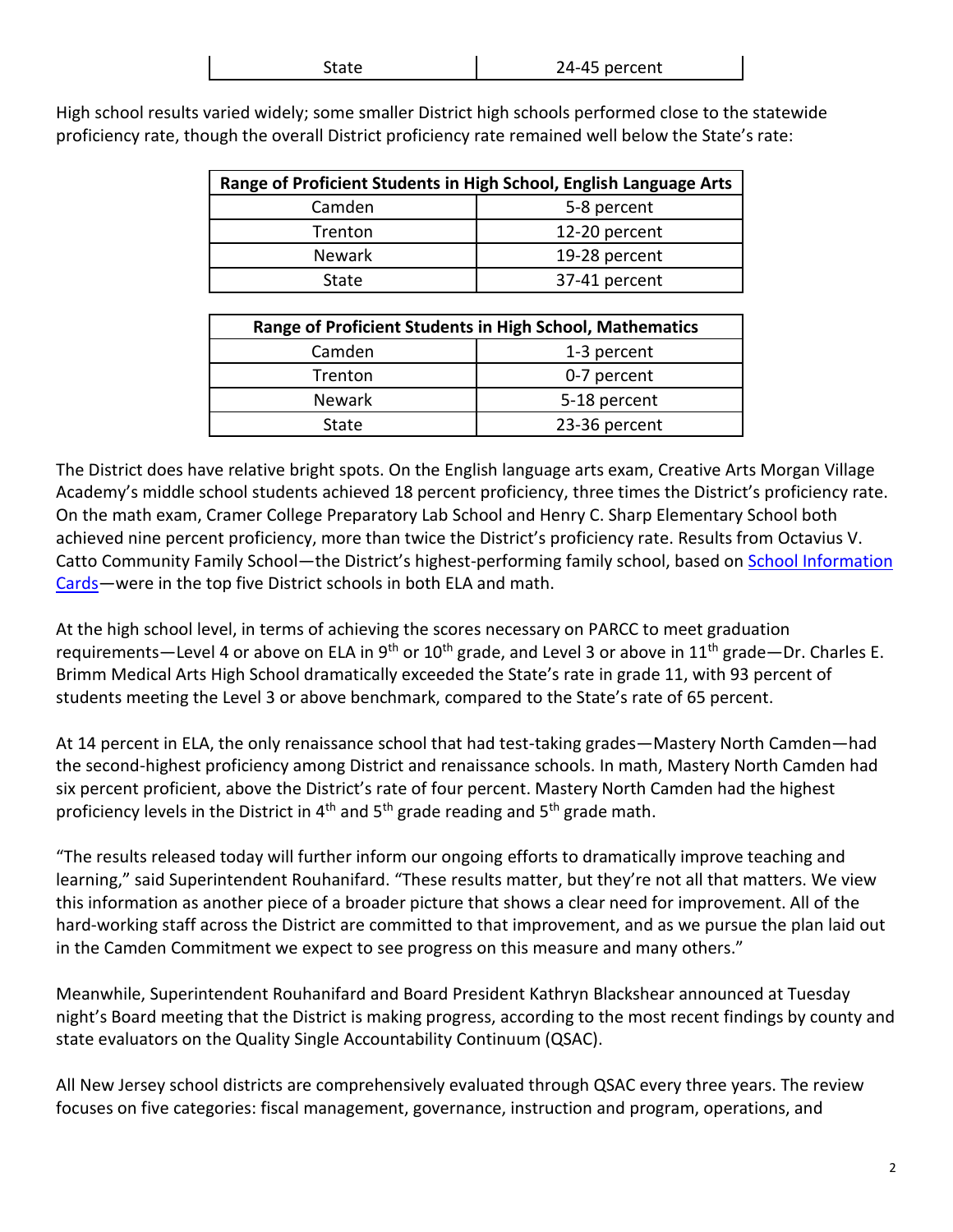personnel. Each district conducts a self-evaluation, and then a team of educators spends several days in the district reviewing materials, visiting schools, and interviewing staff members.

When the District last went through QSAC in 2012, there was significant variation between the self-evaluation and the State's reviews. For instance, the District gave itself a 100 percent rating on personnel, and the State initially gave the District a nine percent rating. During the most recent review, however, the scores were much more closely aligned.

In fiscal management, instruction and program, and personnel, the District's self-evaluation exactly mirrored the County's review. The County representatives' score in governance was twice as high as the District's—66 to 33 percent, respectively—after the District received credit for updating and completing its policy manual. The District's score in operations was five points lower than the State's score (45 to 40 percent) because the implementation of harassment, intimidation, and bullying (HIB) reporting deadlines was not consistently aligned with statute.

"We have a long way still to go, but we cannot know where we are on that road to improvement until we have an accurate understanding of where we stand," said Superintendent Rouhanifard. "I'm proud of the alignment between our review and the county's review, just as I'm proud of the gains we've made in the last three months through Phase Two of the Camden Commitment. I'm grateful for the hard-working students, staff, and families who have made these gains possible, and I look forward to building on this early signs of success."

The District Tuesday night also released [the first quarterly progress report](http://www.camden.k12.nj.us/apps/pages/index.jsp?uREC_ID=229399&type=d&termREC_ID=&pREC_ID=444836) for Phase Two of the Camden Commitment, which was published in September. Beyond the QSAC results, the progress report highlights gains made in technology, instruction, and family engagement, including a new \$250,000 State grant to strengthen partnerships between families and schools.

The advances cited in the report came after the conclusion of the QSAC review in June, meaning the District is building on its progress. Developments such as the new math and literacy curriculum, the new Student Rights and Responsibilities guide, the refined HIB policies and procedures, the updated comprehensive counseling plan, the staff development cycle, and the updated strategic plan itself all came after the end of the formal QSAC review.

"We need to know where we are before we can figure out where we need to go," said Board President Kathryn Blackshear. "Now we know, and now we can and now we will move forward."

To make sure all school communities are informed of the PARCC results, Superintendent Rouhanifard and Deputy Superintendent McCombs met with principals Tuesday in advance of school leaders reviewing the results with their educators earlier this afternoon. McCombs held an optional town hall for school-based staff earlier today, and Rouhanifard and she will meet with families and with students in the days ahead, starting tomorrow.

The Superintendent and Deputy Superintendent will stress that the PARCC results are a helpful resource to better understand and build on strengths in schools and across certain grades. By themselves, these results will not be used as a graduation requirement for students or an evaluation for teachers or schools. These results will be analyzed as one of many measures to gauge progress and achievement.